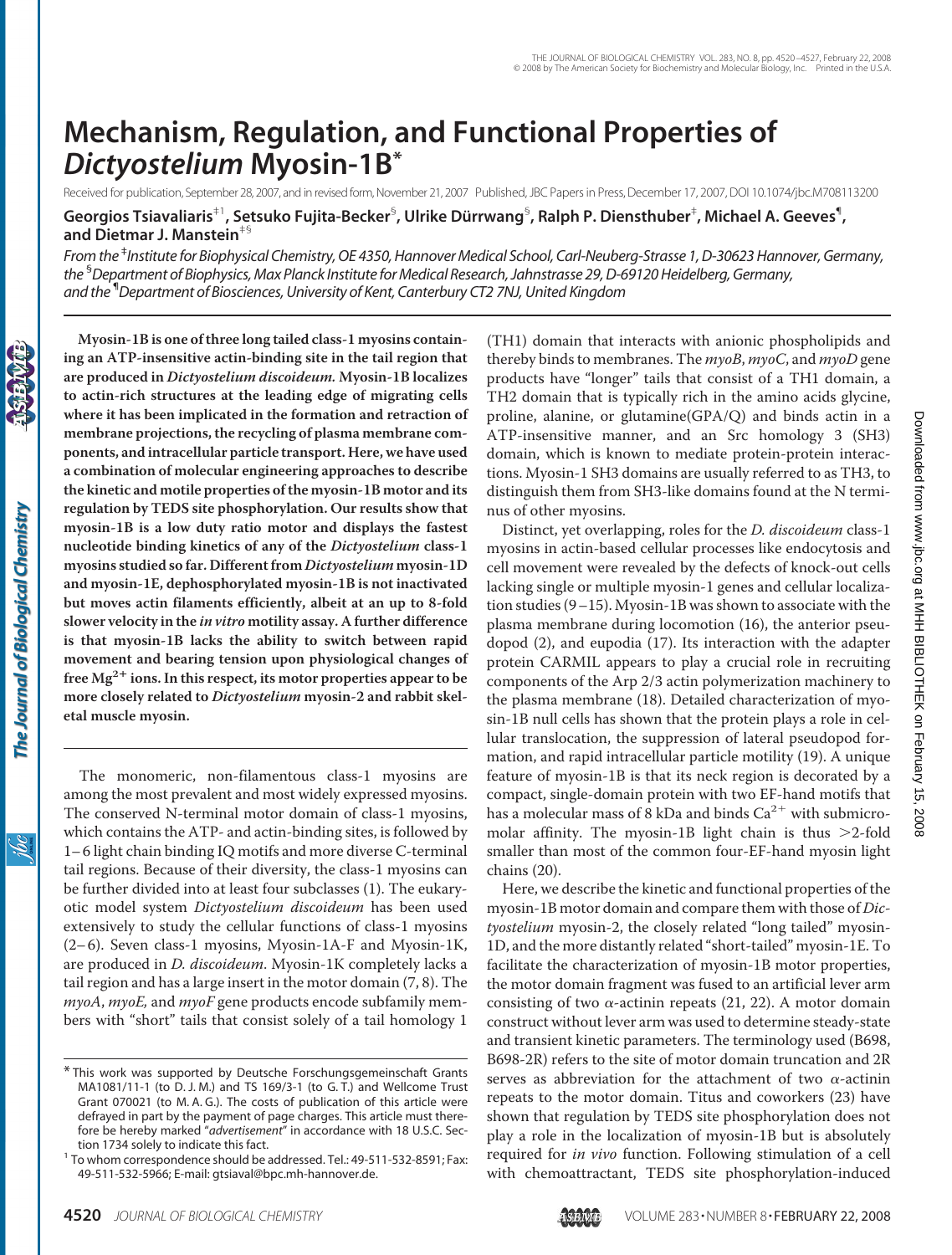increases in myosin-1B motor activity were found to contribute to the global extension of pseudopodia that occurs prior to polarization and directed motility (24). To study the effects of TEDS site phosphorylation on the motor properties of the protein, we generated the dephosphorylated and phosphorylated forms of B698-2R by treatment with  $\lambda$ -phosphatase and Acan*thamoeba castellanii* myosin-I heavy chain kinase (25). Additionally, we generated mutant versions of B698-2R, which facilitated the combined characterization of motor and kinetic properties. The serine at the TEDS site of these constructs was replaced by either an alanine residue, to mimic the unphosphorylated state, or a glutamate residue, to mimic the phosphorylated state (15, 26–28). These constructs are referred to as S332A or S332E mutants in the following text.

## **EXPERIMENTAL PROCEDURES**

The Journal of Biological Chemistry

*Reagents*—Standard chemicals were purchased from Sigma, and restriction enzymes, polymerases, and DNA-modifying enzymes were from Roche Applied Science. TRITC<sup>2</sup>-labeled phalloidin was a gift from Dr. H. Faulstich (29).

*Plasmid Constructs and Mutagenesis*—Genomic DNA was isolated from AX2 cells according to Ref. 30. PCR-directed mutagenesis was used to isolate a *myoB* gene fragment encoding the motor domain with a unique BamHI site at the 5'-end of the coding region and a unique XhoI site following the codon for residue 698. The PCR products were digested with BamHI and XhoI and cloned into pDXA-3H (31), which carries sequences for the fusion of a C-terminal  $His<sub>8</sub>$  tag. TEDS site mutants were generated by PCR-directed mutagenesis. The resulting plasmids were confirmed by sequencing. For the production of motor domain constructs fused to two *D. discoi* $deum \alpha$ -actinin repeats (2R), a His<sub>8</sub> tag was obtained as XhoI/ SphI fragment from pDH20-2R (32) and inserted in the XhoI/ SphI-digested myosin-1B motor domain expression plasmid.

*Protein Expression and Purification*—*Dictyostelium* cells were grown in HL-5C medium (33). Cells were transformed by electroporation (34). G418 was used as selectable marker at 10  $\mu$ g/ $\mu$ l. The myosin-1 constructs were purified as described previously for myosin-2 head fragments (28). Rabbit actin was purified by the method of Lehrer and Kerwar (35).

*Direct Functional Assays*—Actin sliding motility was measured as described previously (28, 36). TEDS site phosphorylation was performed by mixing 1 mg/ml B698-2R with 0.027 mg/ml activated *A. castellanii* myosin-I heavy chain kinase and incubation in the presence of 1 mm EGTA, 3 mm  $MgCl<sub>2</sub>$ , and 2 mM ATP at 30 °C for 20 min. Myosin-I heavy chain kinase was activated by autophosphorylation at 30 °C for 20 min in a buffer containing 100 mm imidazole, pH 7.0, 4 mm ATP, 6 mm  $MgCl<sub>2</sub>$ , and 2 mM EGTA (37). Myosin-I heavy chain kinase was generously provided by Drs. E. D. Korn and H. Brzeska (Laboratory of Cell Biology, NHLBI, National Institutes of Health). Dephosphorylation was performed by incubation of 1 mg/ml B698-2R with 4000 units/ml  $\lambda$ -protein phosphatase in the presence of 4

$$
M + ATP \stackrel{k_{+1}}{\overbrace{\phantom{k_{+1}}^{k_{-1}}}} \text{M·ATP} \stackrel{k_{+2}}{\overbrace{\phantom{k_{+2}}^{k_{-2}}}} \text{M*-ATP} \stackrel{k_{+3}}{\overbrace{\phantom{k_{+3}}^{k_{-3}}}} \text{M***-ADP·P}_i
$$

$$
\frac{k_{44}}{k_{4}} \text{ M*ADP-P}_i \xrightarrow[k_{5}]{k_{45}} \text{ M*ADP + P}_i \xrightarrow[k_{65}]{k_{46}} \text{ M} \text{ADP} \xrightarrow[k_{7}]{k_{7}} \text{ M} + \text{ADP}
$$

SCHEME 1. **7-step model of the interaction of myosin with nucleotides (41).**

M+ATP 
$$
\frac{k_{x_2}}{k_x}
$$
 M-ATP  $\frac{k_{x_2}}{k_x}$  M-ATP  $\frac{k_{x_2}}{k_x}$  M-ADPP,  
\n $\frac{k_{x_2}}{k_x}$  M-ADPP,  $\frac{k_{x_2}}{k_x}$  M-ADP +P,  $\frac{k_{x_2}}{k_x}$  MADP  $\frac{k_{x_2}}{k_x}$  M+ADP  
\n $M+D \xrightarrow{K_D} M D$   
\n $K_A \parallel M \rightarrow K_{DA}$   
\nAM  $\xrightarrow{K_{AD}}$  AMD

## SCHEME 2. **Coupling between nucleotide and actin binding sites.**

mm dithiothreitol, 2 mm  $MnCl<sub>2</sub>$ , and 0.01% Brij 35 at 30 °C for 30 min.

*Kinetic Measurements*—Stopped-flow measurements were performed at 20 °C with a Hi-tech Scientific SF-61 DX2 double mixing stopped-flow system and an Applied Photophysics PiStar Instrument using procedures and kinetic models described previously  $(38 – 40)$ . Binding and hydrolysis of ATP by myosin-1B head fragments were analyzed in terms of the seven-step model (see Scheme 1) described by Bagshaw *et al*. (41). Transients in the presence of actin were analyzed according to the mechanism described in Schemes 2 and 3 (42, 43). In these schemes a notation is used that distinguishes between the constants in the presence and absence of actin by using bold  $(\mathbf{k}_{-1}, \mathbf{K}_{1})$  *versus* italic type  $(k_{-1}, K_{1})$ ; subscript A and D refer to actin  $(K_A)$  and ADP  $(K_D)$ , respectively. The transient kinetics data were interpreted as described previously (28, 32, 38, 39, 44). Steady-state ATPase activities were measured at 25 °C with the NADH-coupled assay (44) in a buffer containing 25 mm HEPES, 25 mm KCl, and 4 mm MgCl<sub>2</sub>. The myosin concentration was  $0.25-1$   $\mu$ m. NADH oxidation was followed using the change in absorption at 340 nm in a Beckman DU-800 spectrophotometer.

## **RESULTS**

*Actin Activation of Myosin-1B ATPase Activity*—To determine the maximum values of the ATPase activity and the efficiency of coupling between actin and nucleotide binding, we measured the ATPase rates with actin concentrations in the range of 0 to 60  $\mu$ M F-actin (Fig. 1). At concentrations of actin much lower than  $K_{\text{app}}$ , the dependence of the apparent ATPase rate on actin concentration can be fitted to a straight line and the apparent second order rate constant  $(k_{\text{cat}}/K_{\text{app}})$  of the reaction can be determined from the slope of this line. Estimates of  $K_{\rm app}$  and  $k_{\rm cat}$  were obtained from double reciprocal plots (Table 1), but as the maximum actin concentrations accessible are below the estimated value of  $K_{\text{app}}$  the values must be treated with some caution. Myosin-1B resembles in this respect *Dictyostelium* myosin-2 and myosin-1D, whereas chicken myosin-5a displays a much higher affinity for F-actin in the presence of ATP. The steady-state parameters are summarized in Table 1,

 $2$  The abbreviations used are: TRITC, tetramethylrhodamine isothiocyanate; LCBD, light chain binding domain; MOPS, 4-morpholinepropanesulfonic acid.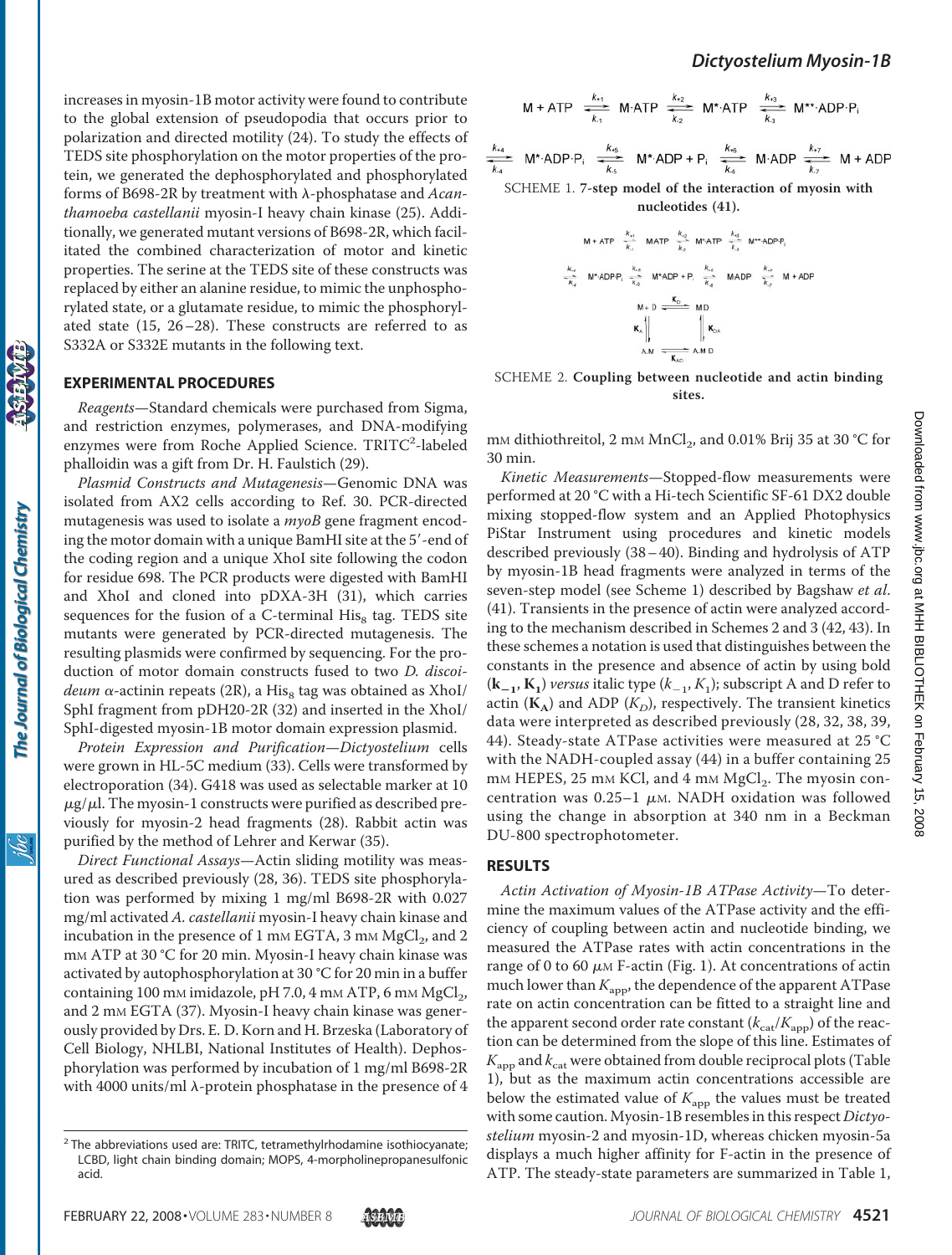together with the published values for *Dictyostelium* myosin-1D, myosin-1E, and myosin 2. The ATPase activity of the S332A mutant of B698 is only slightly activated by the addition of 20  $\mu$ M F-actin. The ATPase activity of the S332E mutant showed a hyperbolic dependence on actin concentration. Additionally, the coupling efficiency between actin and nucleotide binding is 16-fold tighter for the B698 Ser-to-Glu mutant than for the Ser-to-Ala mutant. A similar 20-fold change in  $k_{cat}/K_{app}$ was observed for the phosphorylated and dephosphorylated forms of *Acanthamoeba* myosin-1C (45), whereas the observed changes in *kcat*/*Kapp* are larger for *Dictyostelium* myosin-1D and myosin-1E with 77- and 170-fold increases for the phosphorylated forms.

*Binding of Nucleotide to Myosin-1B*—The rate constants measured for nucleotide binding to the wild-type forms of B698 and both TEDS site mutants were identical. Therefore, the data shown in Table 2 refer only to B698, although all measurements were performed with wild-type and both mutant constructs. The rate of ATP binding  $(K_1k_{+2})$  could be monitored from the increase in intrinsic protein fluorescence following the addition of excess ATP. The increase in fluorescence for ATP binding is



FIGURE 1. **Actin-activated ATPase activity.** Shown are the ATP turnover rates of B698(S332E) ( $\blacksquare$ ) and B698(S332A) ( $\Box$ ) at increasing concentrations of F-actin. The observed rates were plotted against F-actin concentration and fitted to a hyperbola, giving the Michaelis parameters summarized in Table 1.

4% for myosin-1B. In contrast, the increase in intrinsic protein fluorescence following the addition of excess ADP was too small to measure the rate of ADP binding  $(k_{-6}/K_7)$  reliably. Myosin-1B has seven Trp residues in the motor domain, including the conserved Trp in the relay loop that reports the open to closed transition of switch-2 that accompanies ATP hydrolysis (46). As most of them do not contribute to the signal change, this explains the small amplitude of the fluorescence change. As an alternative, the binding of the nucleotide analogues mantATP and mantADP was measured following the fluorescence enhancement after mixing with the myosin constructs. The results of these measurements were analyzed as described previously (32, 47) and are summarized in Table 2. The apparent second order association rate constants  $(K_1k_{+2}$  or  $k_{-6}/K_7$ ) are similar for ATP and the mantADP and ATP analogues. The intrinsic fluorescence amplitude was too small to allow the maximum to be estimated, but  $k_{\text{obs}}$  displayed a linear dependence on ATP concentration up to observed rates of 100  $s^{-1}$ . For most myosins the maximum rate constant has been attributed to the rate constant for the ATP hydrolysis step  $(k_{+3}+k_{-3}),$  which is signaled by the fluorescence change of the Trp located at the tip of the relay loop (47). These values are very high compared with most myosins and are comparable with those of myosin-5 (48). As ATP binding to B698 produced a larger fluorescence increase than the binding of ADP, the displacement of ADP by ATP could be followed from the net increase in fluorescence upon addition of a large excess of ATP to ADP-saturated B698. The rate of ADP release  $(k_{+6})$  from B698 was 0.70 s<sup>-1</sup>.

*TEDS Site Phosphorylation of Myosin-1B Stabilizes the Actomyosin Complex*—The rate of actin binding was measured following the exponential decrease in pyrene fluorescence observed on binding of an excess of pyrene-actin to the myosin-1B constructs. The observed rate constants were plotted against pyrene-actin concentration, and  $k_{obs}$  values were linearly dependent upon actin concentration over the range studied.The second order rate constants of pyrene-actin binding  $(k_{+A})$  were obtained from the slope of the plot, and the resulting values are summarized in Table 2. The  $\mathbf{k}_{+A}$ values were unaffected by the TEDS site mutations S332A and S332E. In addition, the rate constant for actin dissociation (**k**-**A**)

## TABLE 1

The Journal of Biological Chemistry

#### **Actin activation of ATPase activity**

Experimental conditions were 25 mm HEPES, pH 7.4, 25 mm KCl, 4 mm MgCl<sub>2</sub>. Temperature, 25 °C. ND, not determined.

| <b>Myosin construct</b> | $ATP$ ase activitv <sup>a</sup> |                 |                                      | Michaelis-Menten parameters <sup>b,c</sup> |                           |                           |
|-------------------------|---------------------------------|-----------------|--------------------------------------|--------------------------------------------|---------------------------|---------------------------|
|                         | <b>Basal</b>                    | Activated       | Activation <sup><math>d</math></sup> | $R_{cat}$                                  | $\mathbf{A}_{\text{app}}$ | $k_{\rm cat}/K_{\rm app}$ |
|                         | $c^{-1}$                        | $s^{-1}$        |                                      | $s^{-1}$                                   | $\mu$ <sub>M</sub>        | $\mu M^{-1} s^{-1}$       |
| B698(S332A)             | $0.09 \pm 0.01$                 | $0.11 \pm 0.02$ | 0.2                                  | ND.                                        | <b>ND</b>                 | $0.002 \pm 0.001$         |
| B698(S332E)             | $0.16 \pm 0.02$                 | $0.68 \pm 0.07$ | 3.3                                  | $3.1 \pm 0.4$                              | $96 \pm 20$               | $0.032 \pm 0.006$         |
| $D692(S332A)^e$         | $0.09 \pm 0.01$                 | $0.10 \pm 0.02$ | 0.1                                  | ND                                         | <b>ND</b>                 | $0.001 \pm 0.0003$        |
| $D692(S332E)^e$         | $0.10 \pm 0.02$                 | $1.34 \pm 0.10$ | 12.4                                 | $10.0 \pm 3.0$                             | $130 \pm 50$              | $0.077 \pm 0.02$          |
| E698(S336A)             | $0.04 \pm 0.01$                 | $0.10 \pm 0.05$ | 1.5                                  | n.d.                                       | <b>ND</b>                 | $0.001 \pm 0.0002$        |
| E698(S336E)             | $0.08 \pm 0.01$                 | $2.50 \pm 0.20$ | 30.3                                 | $15.4 \pm 5.0$                             | $91 \pm 30$               | $0.170 \pm 0.03$          |
| M765 <sup>g</sup>       | $0.08 \pm 0.01$                 | $0.68 \pm 0.09$ | 7.5                                  | $2.6 \pm 0.4$                              | $73 \pm 20$               | $0.036 \pm 0.005$         |

<sup>a</sup> Actin-activated ATPase activity was measured in the presence of 20  $\mu$ m rabbit skeletal muscle F-actin.<br><sup>b</sup> Values for k<sub>cat</sub> and K<sub>app</sub> were calculated from fitting the data to the Michaelis-Menten equation.<br><sup>c</sup> The much lower than  $K_{\text{app}}$  could be fit to a straight line, and  $k_{\text{car}}/K_{\text{app}}$  was determined from the slope of this line.<br><sup>d</sup> ATPase activation = (actin-activated ATPase - basal ATPase)/basal ATPase.<br><sup>e</sup> Ref. 28.

*f* Ref. 15.

*<sup>g</sup>* Ref. 36.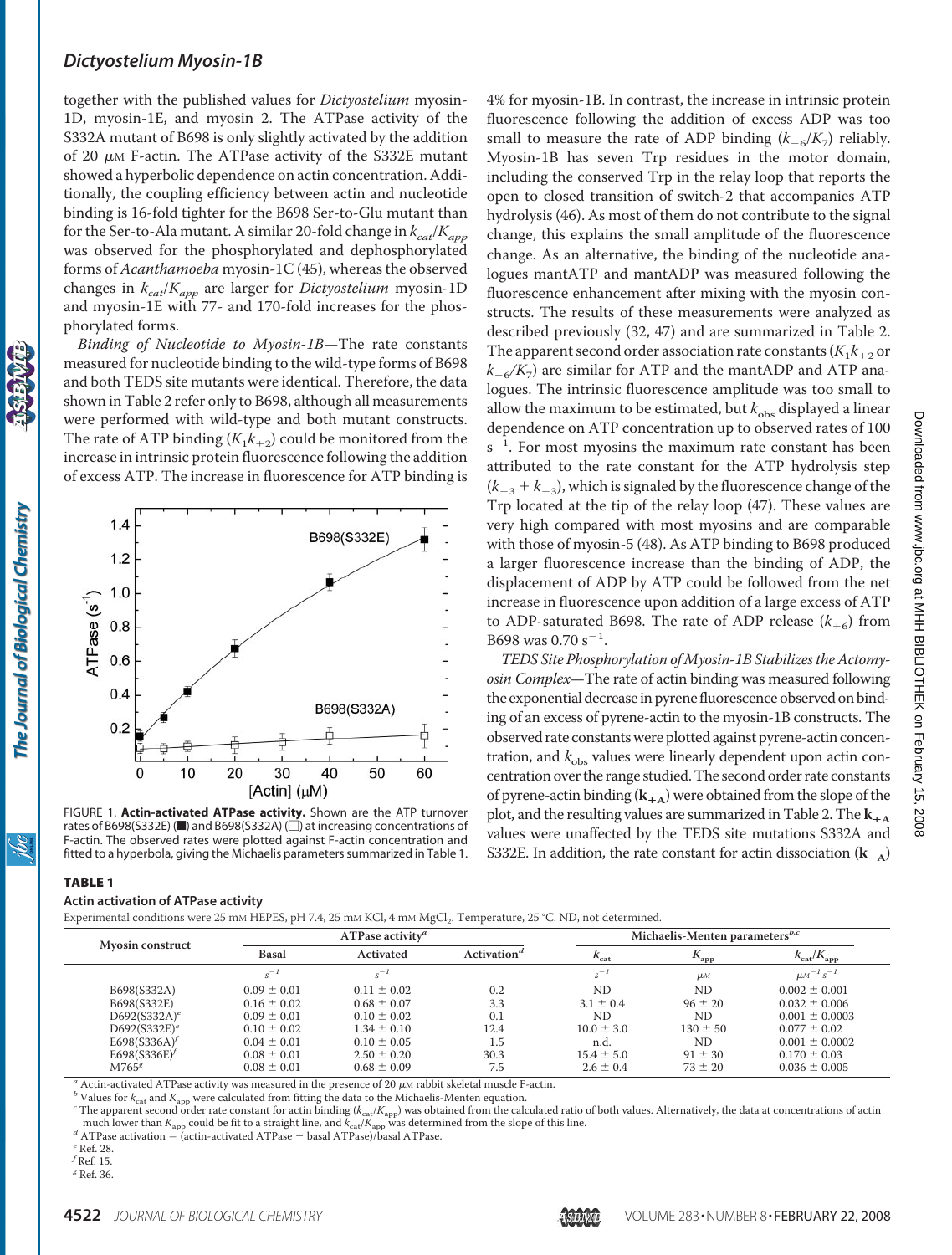#### TABLE 2

**Rate and equilibrium constants of the myosin and actomyosin ATPase cycle**

Experimental conditions were 20 mM MOPS, pH 7.0, 5 mM MgCl<sub>2</sub>, 100 mM KCl, 20 °C. ND, not determined; n.a., not applicable.

| Nucleotide                        | Rate constant                                                    | <b>B698</b>      | $D692^a$         | E698 <sup>b</sup> | $M765^c$         |
|-----------------------------------|------------------------------------------------------------------|------------------|------------------|-------------------|------------------|
| Nucleotide binding to M           |                                                                  |                  |                  |                   |                  |
| ATP                               | $K_1k_{+2}$ ( $\mu$ M <sup>-1</sup> s <sup>-1</sup> )            | $1.97 \pm 0.01$  | $0.66 \pm 0.01$  | $0.96 \pm 0.03$   | $0.70 \pm 0.03$  |
|                                   | $k_{\rm max}$ (s <sup>-1</sup> )                                 | >1000            | $640 \pm 10$     | $900 \pm 30$      | $28 \pm 4$       |
| MantATP                           | $K_1\overline{k}_{+2}$ ( $\mu$ M <sup>-1</sup> s <sup>-1</sup> ) | $1.30 \pm 0.02$  | $0.53 \pm 0.02$  | $0.91 \pm 0.01$   | $0.81 \pm 0.02$  |
| ADP                               | $k_{-6}/K_7$ ( $\mu$ M <sup>-1</sup> s <sup>-1</sup> )           | n. a.            | $0.98 \pm 0.02$  | $0.34 \pm 0.02$   | n. a.            |
|                                   | $k_{+6}$ (s <sup>-1</sup> )                                      | $0.70 \pm 0.003$ | $0.60 \pm 0.002$ | $3.13 \pm 0.03$   | n. a.            |
|                                   | $K_D(\mu M)$                                                     | $0.40 \pm 0.10$  | $1.8 \pm 0.3$    | $7.1 \pm 0.4$     | $7.0 \pm 1$      |
| MantADP                           | $k_{-6}/K_7$ ( $\mu$ M <sup>-1</sup> s <sup>-1</sup> )           | $1.48 \pm 0.01$  | $0.87 \pm 0.01$  | $0.79 \pm 0.01$   | $0.36 \pm 0.004$ |
| Nucleotide binding to $A \cdot M$ |                                                                  |                  |                  |                   |                  |
| ATP                               | $K_1k_{+2}(\mu\text{M}^{-1}\text{ s}^{-1})$                      | $1.11 \pm 0.03$  | $0.49 \pm 0.01$  | $0.40 \pm 0.002$  | $0.57 \pm 0.04$  |
|                                   | $k_{+2}(s^{-1})$                                                 | $>700 \pm 100$   | $960 \pm 20$     | $750 \pm 20$      | $490 \pm 20$     |
| ADP                               | $k_{+AD}^{+2}$ $(\mu M^{-1} s^{-1})^d$<br>$k_{-AD} (s^{-1})$     | $4.95 \pm 0.5$   | <b>ND</b>        | $2.5 \pm 0.5$     | > 0.5            |
|                                   |                                                                  | $233 \pm 20$     | <b>ND</b>        | $28 \pm 4$        | >100             |
|                                   | $K_{AD}(\mu M)^e$                                                | $47 \pm 5$       | $75 \pm 4$       | $12 \pm 2$        | $182 \pm 28$     |
|                                   | $K_{AD}/K_D{}^e$                                                 | $118 \pm 20$     | $42 \pm 8$       | $1.7 \pm 0.5$     | $26 \pm 3$       |
|                                   | $K_{AD}$ ( $\mu$ M) <sup><math>\prime</math></sup>               | $118 \pm 30$     | $140 \pm 10$     | ND                | n.a.             |
|                                   | $K_{AD}/K_D$                                                     | $295 \pm 30$     | $78 \pm 14$      | ND                | n.a.             |

The Journal of Biological Chemistry

*<sup>a</sup>* Ref. 28. *<sup>b</sup>* Ref. 15.

*<sup>c</sup>* Ref. 36.

*d* Calculated from  $\mathbf{k}_{+AD} = \mathbf{k}_{-AD}/\mathbf{K}_{AD}$ .

<sup>e</sup> Values refer to the Ser-to-Glu mutants of the myosin-1 motor domain constructs. *<sup>f</sup>* Values refer to the Ser-to-Ala mutants.

was determined directly by chasing pyrene-actin with a 20-fold excess of unlabeled actin (Fig. 2). The observed process could be fit to a single exponential where  $k_{\text{obs}}$  corresponds directly to  $\mathbf{k}_{-\mathbf{A}}$ . In contrast to similar rates of actin binding, actin dissociates 12 times faster from the Ser–to-Ala mutant than from the Ser-to-Glu mutant (Fig. 2, *inset*). The dissociation equilibrium constant  $(K_A)$ for actin binding is calculated from the ratio of  $\mathbf{k}_{-\mathbf{A}}$  and  $\mathbf{k}_{+\mathbf{A}}$ . The slower dissociation rate of the actomyosin complex results in a 12-fold higher actin affinity for the pseudo-phosphorylated S332E mutant.

*ATP-induced Dissociation of Actomyosin*—The binding of ATP to the actomyosin complex could be followed by observing the exponential increase in fluorescence of pyrene-actin as the complex dissociates following addition of excess ATP. Fluorescence transients were best fit to single exponentials at all ATP concentrations examined. The observed rate constants were linearly dependent upon ATP concentration in the range of 5 to  $25 \mu$ M. The rate constants measured for nucleotide binding to the actomyosin complexes formed by the wild-type forms of B698 and both TEDS site mutants show small but significant differences. Unless otherwise stated, the values given in Table 2 correspond to the myosin-I heavy chain kinase-treated wildtype construct. The mechanism of ATP-induced fluorescence enhancement was modeled according to Scheme 3.

$$
K_1
$$
  
A · M + ATP  $\Longleftrightarrow$  A · M · ATP  $\longrightarrow$  A + M · ATP

#### SCHEME 3

The apparent second order binding constant  $K_1k_{+2}$ , defined by the gradient of the plot, was 1.1  $\mu$ M<sup>-1</sup>s<sup>-1</sup> for S332E and 1.5  $\mu$ M<sup>-1</sup>s<sup>-1</sup> for S332A. At high ATP concentrations (>2 mM) the observed rate constants saturated for the S332E mutant and the dependence on the ATP concentration could be described by a hyperbola, where the maximum value of  $k_{\text{obs}}$  defines  $k_{+2}$  (Table 2). For S332A the ATP-induced actin



FIGURE 2. **Rates of pyrene-actin dissociation from B698(S332E) and B698(S332A) (***inset***).** The dissociation rate constant of actin (**k**-**<sup>A</sup>**) was determined from the rate of fluorescence enhancement that follows the addition of an excess of unlabeled F-actin to a sample of pyrene-labeled F-actin equilibrated with an equimolar amount of the myosin-1B constructs. B698(S332A) displays a 34-fold faster actin dissociation reaction than the B698(S332E) mutant. The concentrations shown in the mixing scheme refer to the concentrations of the reactants after mixing in the stopped-flow observation cell. The observed changes in fluorescence intensity are best fit by double exponentials. We attribute the fast first phase to a displacement reaction caused by small concentrations of ADP that are present in the F-actin solution.

dissociation kinetics could be followed up to 600  $\mu$ M ATP. At higher ATP concentrations the dissociation kinetics could not be resolved further due to the progressively weaker intensity of the fluorescence signal (data not shown).

*Competitive Binding of ATP and ADP to Actomyosin*—The affinity of ADP for the actomyosin complex  $(K_{AD})$  was determined from the inhibition of the ATP-induced dissociation of actomyosin by ADP. The observed rate of dissociation was reduced for all constructs when excess ATP was added to actomyosin in the pres-

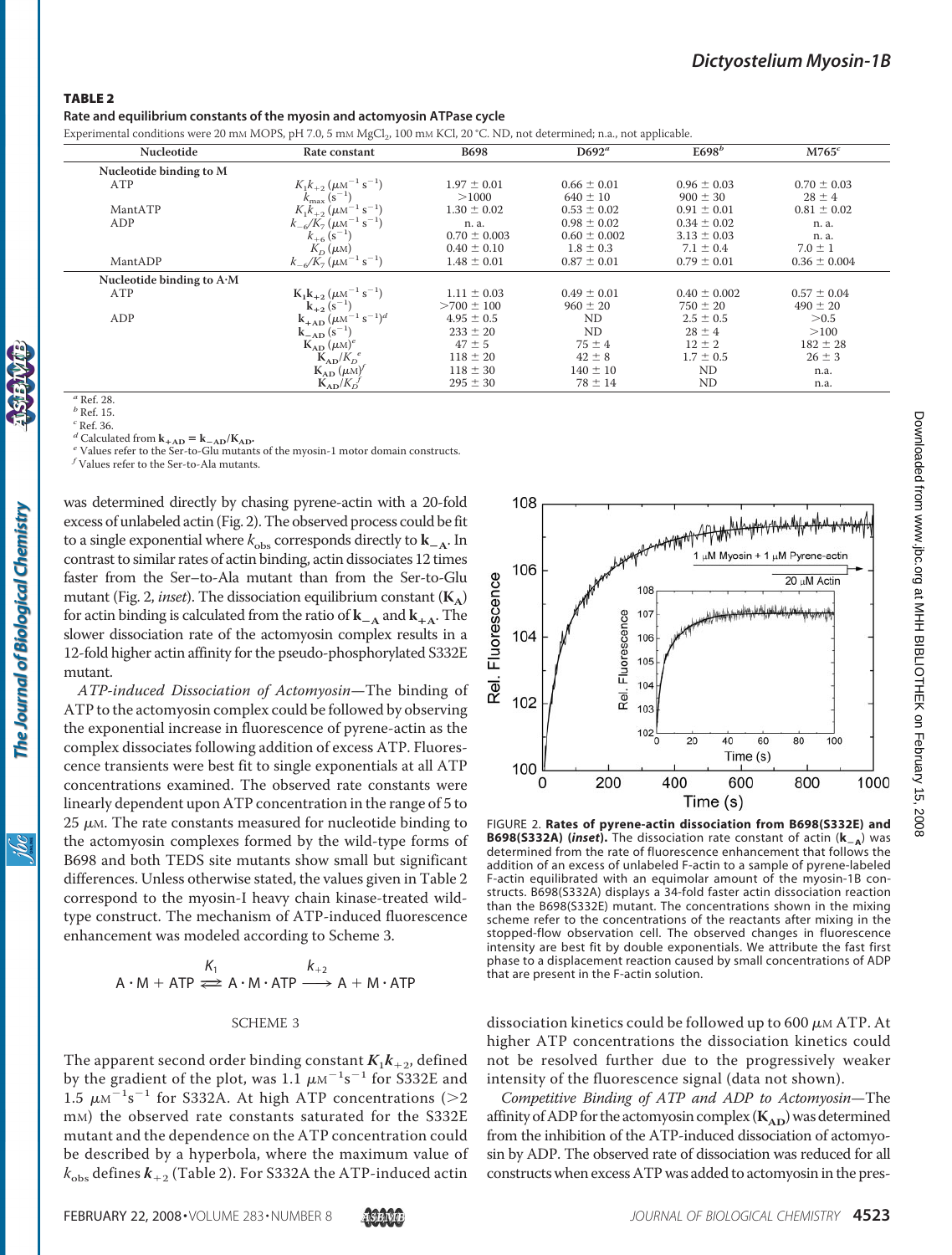ence of varying concentrations of ADP. The reaction was monophasic (Fig. 3). The observed rate constants were plotted against the ADP concentration, and the data were fitted with a hyperbola (Fig. 3). A dissociation equilibrium constant  $(K_{AD})$  of 47  $\mu$ M was obtained for the B698(S332E) construct and 118  $\mu$ M for the B698(S332A) construct. For comparison  $K_{AD}$  for D692(S332E) was 75 and 12  $\mu$ M for E698(S336E). In accordance with thermodynamic consistency, the equilibrium constant for actin in the presence of ADP ( $\mathbf{K}_{\mathbf{DA}}$ ) was calculated as follows:  $\mathbf{K}_{\mathbf{DA}} =$  $K_{AD}/K_D \times K_A$ . In the presence of ADP, B698(S332E) displays a 66-fold higher affinity for actin than B698(S332A) (see Table 3).

*TEDS Site Phosphorylation Increases the Motile Activity of Myosin-1B*—The motor function of myosin-1B was analyzed measuring the gliding velocity of actin filaments in an *in vitro* motility assay (49). To investigate the regulation of myosin-1B by TEDS site phosphorylation, we treated the purified B698-2R construct with  $\lambda$ -phosphatase to generate the dephosphorylated form or with myosin-I heavy chain kinase (35) to generate the phosphorylated form. Additionally, we used B698-2R with the TEDS site mutations S332E or S332A to mimic the phos-



FIGURE 3. **ADP inhibition of the ATP-induced dissociation of the acto-B698(S332E) complex.** Monophasic ATP-induced dissociation reactions are observed in the absence and presence of micromolar concentrations of ADP. The observed amplitudes and rates decrease as more ADP is added (*inset*). A plot of the observed rate constants *versus* ADP concentration is shown. The data are fitted with a hyperbola resulting in a  $K_{AD}$  of 47  $\mu$ m. *Error bars* represent standard deviations from at least 15 determinations of each data point.

phorylated and dephosphorylated states of the protein. The movement of more than 100 filaments was followed and their velocity determined for each form of the B698-2R construct. The average sliding velocities are summarized in Table 4. The phosphorylated construct moved actin filaments 5.6 times faster than the dephosphorylated form. The Ser-to-Glu mutants of B698-2R displayed with 1.85  $\mu$ m/s an 8.4 times faster velocity than the Ser-to-Ala mutant (Fig. 4). However, the motor activity of the myosin-1B S332A construct is significantly higher than observed with the equivalent myosin-1D and myosin-1E mutant constructs.

Previously, we observed that the concentration of free  $Mg^{2+}$ ions that is typically used in the *in vitro* motility assay has an inhibitory effect on the motile activity of *Dictyostelium* myosin-1D and myosin-1E (15, 28). Changes in total  $Mg^{2+}$  concentration in the range from 0.1 to 20 mm produced no change in the average sliding velocity of the myosin-1B constructs. In good agreement with this result, the value of  $K_{AD}$  was independent of changes in the concentration of free  $Mg^{2+}$  ions.

### **DISCUSSION**

Here we employ a molecular engineering approach to assess the motile activity of myosin-1B and its regulation. The approach of replacing the light chain binding domain (LCBD) with spectrin-like repeats acting as artificial lever arm has proved to be a very robust and widely applicable tool for the characterization of myosins from different classes and sources. As the motor domain-LCBD interface belongs to the most highly conserved regions of myosins and based on the atomic resolution structure of the myosin-2 motor domain with an artificial lever arm consisting of two  $\alpha$ -actinin repeats, the functional linkage of motor domain and artificial lever arm is straightforward (15, 22, 28, 50–52). The resulting single polypeptide constructs can be produced with much better yields than constructs with a native LCBD. The lever arm length corresponds to 12 nm for the two  $\alpha$ -actinin repeat constructs. When corrected for the differences in lever arm length, constructs with native LCBD and with artificial lever arm display identical motile activity (21, 52). The replacement of TEDS site Ser or Thr residues by Glu, Asp, or Ala residues, to generate the pseudo-phosphorylated or pseudo-dephosphorylated forms of the motor, was pioneered by the Korn laboratory (26) and has proved to be a valuable tool in studying regulation of myosin motor activity by TEDS site modification in studies addressing

## TABLE 3

#### **Actin affinities in the absence and presence of nucleotide**

Experimental conditions for all measurements were 20 mM MOPS,  $5 \text{ mm}$  MgCl  $100 \text{ mm}$  KCl, pH 7.0, 20 °C.

| <b>Mvosin construct</b>  | $A_{-A}$<br>$A^+A$  |                     | N.             | $K_{DA}(\mu M) = K_A * K_{AD}/K_D$ |  |
|--------------------------|---------------------|---------------------|----------------|------------------------------------|--|
|                          | $\mu M^{-1} s^{-1}$ |                     | n <sub>M</sub> |                                    |  |
| B698 <sup>a</sup>        | $1.1 \pm 0.2$       | $0.005 \pm 0.0003$  | $4.5 \pm 1$    | $0.53 \pm 0.1$                     |  |
| B698(S332A)              | $1.4 \pm 0.2$       | $0.160 \pm 0.003$   | $114 \pm 3$    | $33.6 \pm 1.6$                     |  |
| B698(S332E)              | $1.1 \pm 0.1$       | $0.0047 \pm 0.001$  | $4.3 \pm 1$    | $0.51 \pm 0.04$                    |  |
| $D692(S332A)^{b}$        | $4.1 \pm 0.3$       | $0.087 \pm 0.0019$  | $21.2 \pm 5$   | $3.6 \pm 0.8$                      |  |
| $D692(S332E)^{b}$        | $1.4 \pm 0.1$       | $0.0027 \pm 0.0002$ | $1.9 \pm 0.3$  | $0.008 \pm 0.002$                  |  |
| E698(S336E) <sup>c</sup> | $2.9 \pm 0.2$       | $0.0015 \pm 0.0001$ | $0.5 \pm 0.1$  | $0.001 \pm 0.0005$                 |  |
| $M765^d$                 | $0.8 \pm 0.1$       | $0.0025 \pm 0.0004$ | $3.1 \pm 0.5$  | $0.080 \pm 0.014$                  |  |

*<sup>a</sup>* Myosin-I heavy chain kinase-treated. Treatment of the myosin constructs with apyrase did not result in significant changes in the observed rate constants. *<sup>b</sup>* Ref. 28.

*<sup>c</sup>* Ref. 15.

*<sup>d</sup>* Ref. 36.



The Journal of Biological Chemistry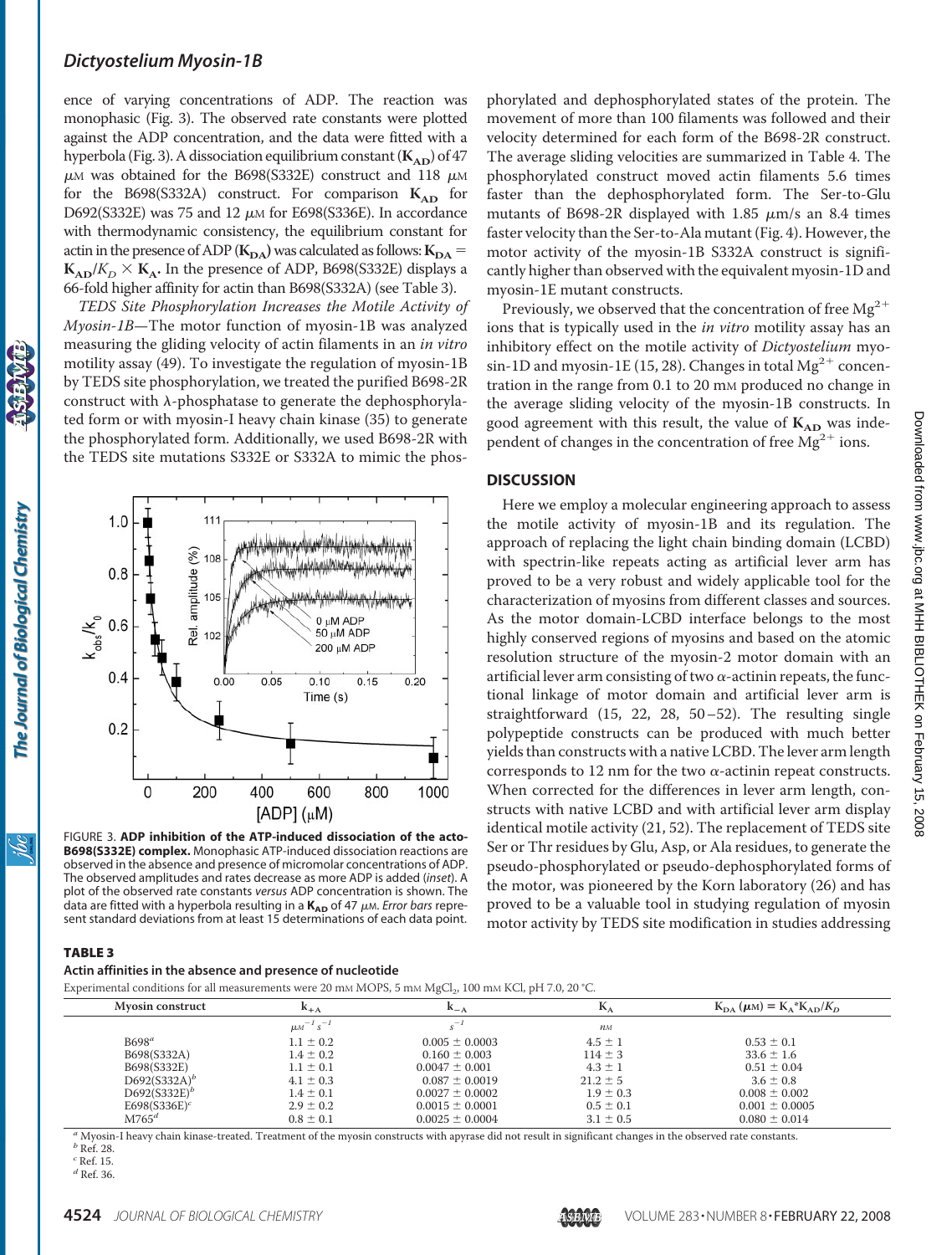#### TABLE 4

#### **Sliding velocity of actin filaments**

Experimental conditions were 2 mm ATP, 4 mm MgCl<sub>2</sub>, 25 mm imidazole, pH 7.4, 25 mM KCl, 1 mM EGTA, 10 mM dithiothreitol, 30 °C. The average velocity of the myosin-2 construct M765-2R was  $1.5 \pm 0.1 \ \mu m/s$  under identical assay conditions.

|                                        |                                    | Average velocity <sup><i>a</i></sup> |                                |
|----------------------------------------|------------------------------------|--------------------------------------|--------------------------------|
|                                        | B698-2R                            | D692-2 $R^b$                         | E698-2 $R^c$                   |
|                                        | $\mu$ m/s                          | $\mu$ m/s                            | $\mu$ m/s                      |
| $\lambda$ -Phosphatase treated         | $0.23 \pm 0.09$                    | No motility                          | $0.08 \pm 0.03$                |
| Myosin-I heavy chain<br>kinase-treated | $1.29 \pm 0.21$                    | $0.89 \pm 0.10$                      | $0.42 \pm 0.04$                |
| Ser-to-Ala<br>Ser-to-Glu               | $0.22 \pm 0.12$<br>$1.85 \pm 0.19$ | $0.05 \pm 0.02$<br>$0.67 \pm 0.09$   | No motility<br>$0.35 \pm 0.06$ |
|                                        |                                    |                                      |                                |

*<sup>a</sup>* Uncertainties represent S.D. of the mean values.

*<sup>c</sup>* Ref. 15.



FIGURE 4. *In vitro* **motor activities.** Motor function was analyzed by measuring the sliding velocity of TRITC-labeled F-actin on myosin-coated surfaces under a fluorescence microscope (15). For each experiment, 0.2 mg/ml anti-His antibody-immobilized myosin, 20 nm TRITC-labeled F-actin, and 2 mm ATP were used. The movement of at least 100 filaments was followed, and the average sliding velocity was determined by the analysis of the Gaussian distribution. B698(S332A) (*gray bars*) moved actin filaments at 0.22  $\pm$  0.12  $\mu$ m/s and B698(S332E) (*cross-striped bars*) at 1.85  $\pm$  0.19  $\mu$ m/s at 30 °C.

myosins from several organisms and classes (15, 23, 27, 28, 53). In addition to examining the kinetic properties of the phosphorylated, dephosphorylated, pseudo-phosphorylated, and pseudo-dephosphorylated myosin-1B, the use of constructs that are equipped with an artificial lever arm and lack the tail region with its ATP-insensitive actin-binding site enabled us to directly study the motile properties of the myosin-1B motor and its regulation. Previous work on the kinetic and functional properties of *Dictyostelium* myosin-1D, myosin-1E, and myosin-2 constructs with an identical artificial lever arm allows us to directly compare the motile activity of three class-1 myosins from two different subgroups and of a class-2 non-muscle myosin (15, 28).

The rates of nucleotide binding to B698 and the apparent second order equilibrium constant in the absence  $(K_1k_{+2})$  and presence  $(K_1k_{+2})$  of actin are faster than those measured for *Dictyostelium* myosin-2 and the other characterized class-1 myosins. In addition to displaying faster kinetics for ATP binding and ADP dissociation, myosin-1B shares with other class-1 myosins a Thr residue in the relay helix and an Asn residue in the Src homology 1 helix. Based on the structure of the myosin-1E motor domain, a hydrogen bond formed between both residues is predicted to induce a larger kinking of the relay helix, resulting in an up to 30° greater lever arm rotation than observed for myosin-2 (54). The faster nucleotide binding kinetics and a larger lever arm rotation are consistent with the more than 2-fold faster motile activity of this myosin compared with *Dictyostelium* myosin-2, myosin-1D, and myosin-1E.

In general, the kinetic properties displayed by the myosin-1B constructs are compatible with a motor that functions in the context of a crowded environment of actin bundles in concert with many motors of the same or a similar type. In this situation it is important to shorten the duration of the steps spent in strongly bound states and to have weak binding M-ATP and M-ADP-P<sub>i</sub> states that allow hydrolysis and recovery stroke to occur while the motor is detached from actin. This is supported by the fact that myosin-1B displays a weaker affinity for actin in the presence of ADP in comparison with other myosins. Additionally, the difference in the  $K_{DA}$  values determined for phosphorylated and dephosphorylated myosin-1B is >5-fold smaller than observed with myosin-1D.

Similar to the results obtained in previous studies, our steady-state kinetic measurements demonstrate that the presence of a negative charge at the TEDS site increases the ability of F-actin to stimulate myosin-1B ATPase activity by strengthening the coupling between binding to F-actin and the release of inorganic phosphate. The results of the transient kinetics experiments show that charge changes at the TEDS site do not affect the interactions between the myosin motor and nucleotides but the presence of a negative charge is important to stabilize the actomyosin complex. This is due to a stabilization of bound F-actin by the 34-fold reduced actin off-rate (**k**-**A**). Similar effects were previously observed following the introduction of a single negative charge in the actin binding region of *Dictyostelium* myosin-2 (44). Both the maximum turnover rate  $(k_{cat})$ and the coupling efficiency between actin and nucleotide binding  $(k_{\text{cat}}/K_{\text{app}})$  are increased, although the changes are not as pronounced as observed with *Dictyostelium* myosin-1D and myosin-1E (15, 26, 28). Our results do further suggest that the dephosphorylated form of myosin-1B is a better motor than the dephosphorylated forms of the other class-1 myosins. The activated form of myosin-1B is a low duty ratio motor and is under unloaded conditions predominantly weakly bound or detached from actin. Dephosphorylation leads to a further reduction in the duty cycle but apparently not to the extent that local high concentrations of myosin-1B are unable to work as effective motors.

Our results show once more that the kinetic and functional properties of myosins do not generally correlate with the class, subclass, or species from which a myosin was isolated. The long-tailed myosin-1B and myosin-1D display a greater level of similarity in regard to their coupling ratio ( $\mathbf{K}_{AD}/K_D$ ), 118 and 42 for the activated forms, respectively. The short-tailed myosin-1E has a coupling ratio of 1.7, which is due to a significantly weaker affinity for ADP in the absence of F-actin  $(K_D)$  and a higher affinity for ADP in the presence of F-actin (K<sub>AD</sub>). Myosin-1E is in this respect similar to brush-border myosin-1 and Myr1, which both have been shown to display an ADP-induced neck movement (55–57). It has been proposed that ADP release

ŇС



*<sup>b</sup>* Ref. 28.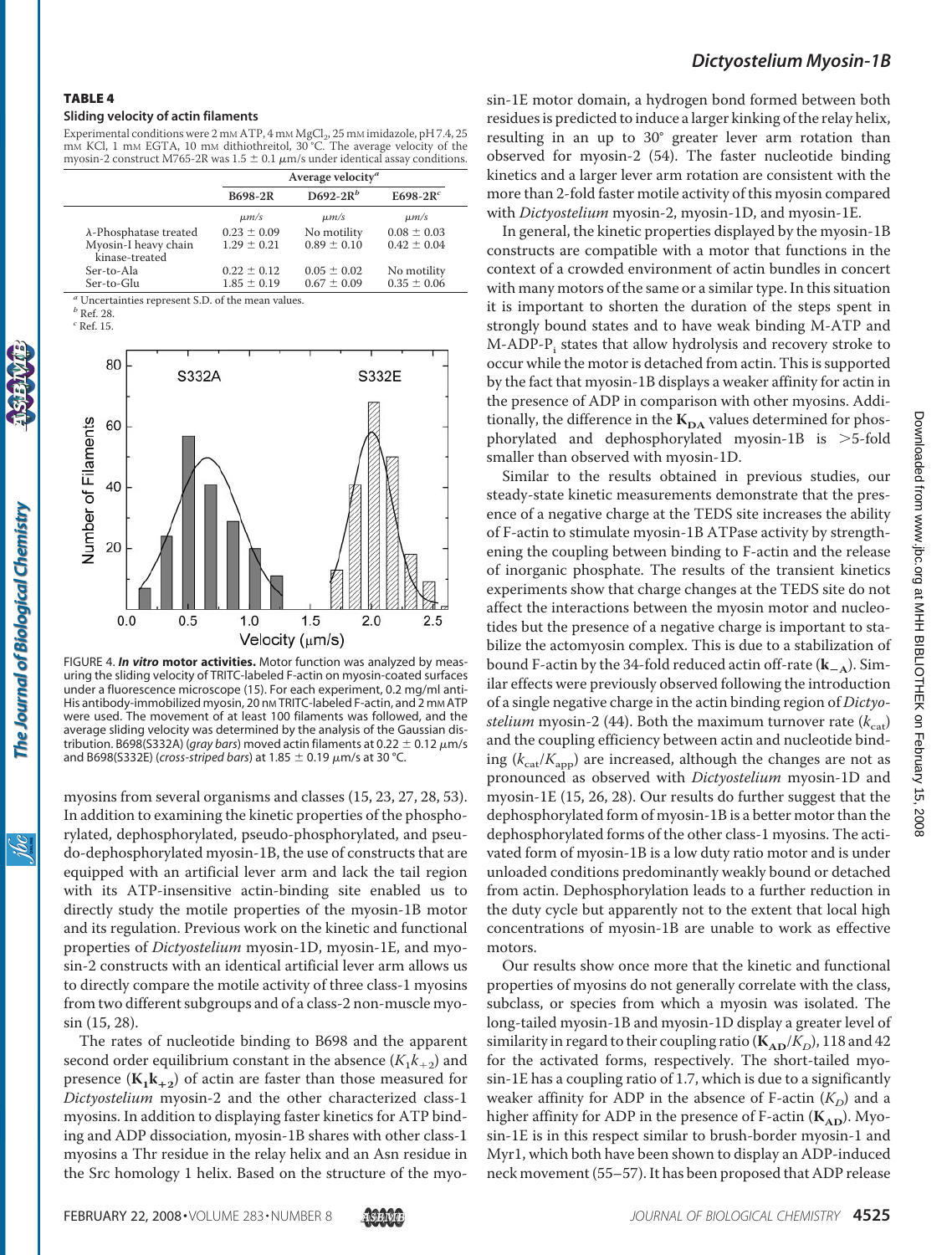may be very sensitive to the load on the motor domain of these myosins and that they are designed to carry large loads or to cross-link load-bearing actin filaments (58).

However, the short-tailed myosin-1E shares more similarities with the long-tailed myosin-1D in regard to the regulation of its motor activity. Myosin-1B lacks the ability, displayed by myosin-1D and myosin-1E, to switch between fast movement and an increased capacity for bearing tension upon physiological changes in the concentration of free  $Mg^{2+}$  ions. The actin sliding velocities of both myosin-1D and myosin-1E were shown to be affected by physiological changes in the concentration of free Mg<sup>2+</sup> ions (15, 28). Increased levels of free Mg<sup>2+</sup> ions inhibit the release of ADP from both myosins leading to the accumulation of the strong binding A-M-ADP intermediate. This results in a reduced ability to produce fast movement but increases their capacity for bearing tension. In contrast, inhibition of myosin-1B motility by free  $Mg^{2+}$  ions was not observed even in the presence of 10-fold higher concentrations of free Mg<sup>2+</sup> ions. Myosin-1B resembles in this respect *Dictyostelium* myosin-2 and rabbit skeletal muscle myosin.

In conclusion, our results demonstrate the strength of the molecular engineering approach to replace the LCBD with artificial lever arm for the elucidation of the motor properties of myosins that are otherwise inaccessible to direct functional analysis of their motor activity, *e.g.* due to the presence of an ATP-insensitive actin-binding site in the tail region or the lack of detailed knowledge about the associated light chains. Myosin-1B displays distinct functional and regulatory properties. It acts as a low duty ratio motor and displays fast nucleotide binding kinetics, 2- to 4-fold faster motility than any of the other *Dictyostelium* myosins, and 6-fold changes in motile activity that are dependent on phosphorylation status of the TEDS site, and its ADP dissociation kinetics are not affected by physiological changes in the concentration of free  $Mg^{2+}$  ions. Finally, studies like this one confirm once more that kinetic and functional properties do not generally correlate with the class, subclass, or the species from which a protein is isolated. Together with structural studies, they form the basis and are an essential precondition for rational bioinformatics-based approaches to predict functional differences between related enzymes.

*Acknowledgments—We thank S. Zimmermann, R. Schumann, and C. Wassmann for excellent technical assistance, E. D. Korn for providing A. castellanii myosin-I heavy chain kinase, and I. Chizhov and R. Fedorov for help and discussions.*

#### **REFERENCES**

The Journal of Biological Chemistry

ibc

- 1. Gillespie, P. G., Albanesi, J. P., Bähler, M., Bement, W. M., Berg, J. S., Burgess, D. R., Burnside, B., Cheney, R. E., Corey, D. P., Coudrier, E., de Lanerolle, P., Hammer, J. A., Hasson, T., Holt, J. R., Hudspeth, A. J., Ikebe, M., Kendrick-Jones, J., Korn, E. D., Li, R., Mercer, J. A., Milligan, R. A., Mooseker, M. S., Ostap, E. M., Petit, C., Pollard, T. D., Sellers, J. R., Soldati, T., and Titus, M. A. (2001) *J. Cell Biol.* **155,** 703–704
- 2. Jung, G., Wu, X., and Hammer, J. A., III (1996) *J. Cell Biol.* **133,** 305–323
- 3. Falk, D. L., Wessels, D., Jenkins, L., Pham, T., Kuhl, S., Titus, M. A., and Soll, D. R. (2003) *J. Cell Sci.* **116,** 3985–3999
- 4. Neuhaus, E. M., and Soldati, T. (2000) *J. Cell Biol.* **150,** 1013–1026
- 5. Novak, K. D., Peterson, M. D., Reedy, M. C., and Titus, M. A. (1995) *J. Cell Biol.* **131,** 1205–1221
- 6. Wessels, D., Titus, M., and Soll, D. R. (1996) *Cell Motil. Cytoskeleton* **33,** 64–79
- 7. Schwarz, E. C., Geissler, H., and Soldati, T. (1999) *Cell Biochem. Biophys.* **30,** 413–435
- 8. Yazu, M., Adachi, H., and Sutoh, K. (1999) *Biochem. Biophys. Res. Commun.* **255,** 711–716
- 9. Jung, G., and Hammer, J. A., III (1990) *J. Cell Biol.* **110,** 1955–1964
- 10. Titus, M. A., Wessels, D., Spudich, J. A., and Soll, D. (1993) *Mol. Biol. Cell* **4,** 233–246
- 11. Jung, G., Fukui, Y., Martin, B., and Hammer, J. A., III (1993) *J. Biol. Chem.* **268,** 14981–14990
- 12. Peterson, M. D., Novak, K. D., Reedy, M. C., Ruman, J. I., and Titus, M. A. (1995) *J. Cell Sci.* **108,** 1093–1103
- 13. Novak, K. D., and Titus, M. A. (1997) *J. Cell Biol.* **136,** 633–647
- 14. Schwarz, E. C., Neuhaus, E. M., Kistler, C., Henkel, A. W., and Soldati, T. (2000) *J. Cell Sci.* **113,** 621–633
- 15. Dürrwang, U., Fujita-Becker, S., Erent, M., Kull, F. J., Tsiavaliaris, G., Geeves, M. A., and Manstein, D. J. (2006) *J. Cell Sci.* **119,** 550–558
- 16. Senda, S., Lee, S. F., Cote, G. P., and Titus, M. A. (2001) *J. Biol. Chem.* **276,** 2898–2904
- 17. Fukui, Y., and Inoue, S. (1997) *Cell Motil. Cytoskeleton* **36,** 339–354
- 18. Jung, G., Remmert, K.,Wu, X., Volosky, J. M., and Hammer, J. A., III (2001) *J. Cell Biol.* **153,** 1479–1497
- 19. Wessels, D., Murray, J., Jung, G., Hammer, J. A., III, and Soll, D. R. (1991) *Cell Motil. Cytoskeleton* **20,** 301–315
- 20. Crawley, S.W., de la Roche, M. A., Lee, S. F., Li, Z., Chitayat, S., Smith, S. P., and Cote, G. P. (2006) *J. Biol. Chem.* **281,** 6307–6315
- 21. Anson, M., Geeves, M. A., Kurzawa, S. E., and Manstein, D. J. (1996) *EMBO J.* **15,** 6069–6074
- 22. Kliche, W., Fujita-Becker, S., Kollmar, M., Manstein, D. J., and Kull, F. J. (2001) *EMBO J.* **20,** 40–46
- 23. Novak, K. D., and Titus, M. A. (1998) *Mol. Biol. Cell* **9,** 75–88
- 24. Gliksman, N. R., Santoyo, G., Novak, K. D., and Titus, M. A. (2001) *J. Biol. Chem.* **276,** 5235–5239
- 25. Brzeska, H., and Korn, E. D. (1996) *J. Biol. Chem.* **271,** 16983–16986
- 26. Wang, Z. Y., Wang, F., Sellers, J. R., Korn, E. D., and Hammer, J. A., III (1998) *Proc. Natl. Acad. Sci. U. S. A.* **95,** 15200–15205
- 27. De La Cruz, E. M., Ostap, E. M., and Sweeney, H. L. (2001) *J. Biol. Chem.* **276,** 32373–32381
- 28. Fujita-Becker, S., Dürrwang, U., Erent, M., Clark, R. J., Geeves, M. A., and Manstein, D. J. (2005) *J. Biol. Chem.* **280,** 6064–6071
- 29. Faulstich, H., Trischmann, H., and Mayer, D. (1983) *Exp. Cell Res.* **144,** 73–82
- 30. Bain, G., and Tsang, A. (1991) *Mol. Gen. Genet.* **226,** 59–64
- 31. Manstein, D. J., Schuster, H. P., Morandini, P., and Hunt, D. M. (1995) *Gene* **162,** 129–134
- 32. Kurzawa, S. E., Manstein, D. J., and Geeves, M. A. (1997) *Biochemistry* **36,** 317–323
- 33. Furch, M., Remmel, B., Geeves, M. A., and Manstein, D. J. (2000) *Biochemistry* **39,** 11602–11608
- 34. de Hostos, E. L., Bradtke, B., Lottspeich, F., Guggenheim, R., and Gerisch, G. (1991) *EMBO J.* **10,** 4097–4104
- 35. Lehrer, S. S., and Kerwar, G. (1972) *Biochemistry* **11,** 1211–1217
- 36. Tsiavaliaris, G., Fujita-Becker, S., Batra, R., Levitsky, D. I., Kull, F. J., Geeves, M. A., and Manstein, D. J. (2002) *EMBO Rep.* **3,** 1099–1105
- 37. Brzeska, H., Young, R., Knaus, U., and Korn, E. D. (1999) *Proc. Natl. Acad. Sci. U. S. A.* **96,** 394–399
- 38. Cremo, C. R., and Geeves, M. A. (1998) *Biochemistry* **37,** 1969–1978
- 39. Batra, R., Geeves, M. A., and Manstein, D. J. (1999) *Biochemistry* **38,** 6126–6134
- 40. Furch, M., Fujita-Becker, S., Geeves, M. A., Holmes, K. C., and Manstein, D. J. (1999) *J. Mol. Biol.* **290,** 797–809
- 41. Bagshaw, C. R., Eccleston, J. F., Eckstein, F., Goody, R. S., Gutfreund, H., and Trentham, D. R. (1974) *Biochem. J.* **141,** 351–364
- 42. Siemankowski, R. F., and White, H. D. (1984) *J. Biol. Chem.* **259,** 5045–5053
- 43. Millar, N. C., and Geeves, M. A. (1983) *FEBS Lett.* **160,** 141–148
- 44. Furch, M., Geeves, M. A., and Manstein, D. J. (1998) *Biochemistry* **37,**